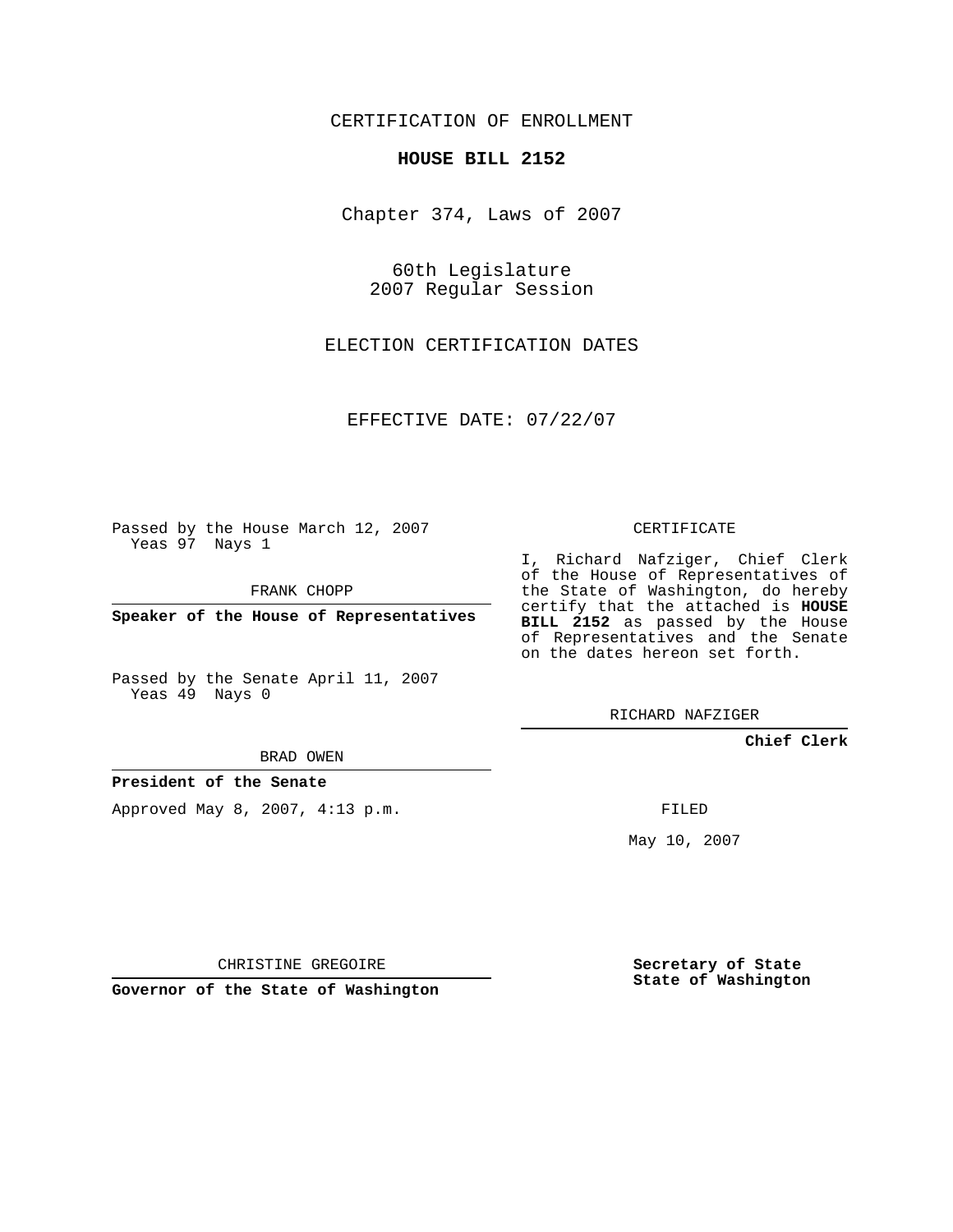## **HOUSE BILL 2152** \_\_\_\_\_\_\_\_\_\_\_\_\_\_\_\_\_\_\_\_\_\_\_\_\_\_\_\_\_\_\_\_\_\_\_\_\_\_\_\_\_\_\_\_\_

\_\_\_\_\_\_\_\_\_\_\_\_\_\_\_\_\_\_\_\_\_\_\_\_\_\_\_\_\_\_\_\_\_\_\_\_\_\_\_\_\_\_\_\_\_

Passed Legislature - 2007 Regular Session

**State of Washington 60th Legislature 2007 Regular Session**

**By** Representatives Appleton, Seaquist, Rolfes, Haigh, Eickmeyer, Lantz and Ormsby

Read first time 02/12/2007. Referred to Committee on State Government & Tribal Affairs.

1 AN ACT Relating to election certification dates; and amending RCW 2 29A.04.133, 29A.52.360, 29A.68.011, 29A.68.020, 29A.68.030, and 3 29A.68.120.

4 BE IT ENACTED BY THE LEGISLATURE OF THE STATE OF WASHINGTON:

 5 **Sec. 1.** RCW 29A.04.133 and 2003 c 111 s 123 are each amended to 6 read as follows:

 7 "Qualified" when pertaining to a winner of an election means that 8 for such election:

9 (1) The results have been certified;

10 (2) ((A certificate has been issued;

11  $(3)$ ) Any required bond has been posted; and

 $((\langle 4 \rangle) )$  (3) The winner has taken and subscribed an oath or affirmation in compliance with the appropriate statute, or if none is specified, that he or she will faithfully and impartially discharge the duties of the office to the best of his or her ability. This oath or affirmation shall be administered and certified by any officer or notary public authorized to administer oaths, without charge therefor.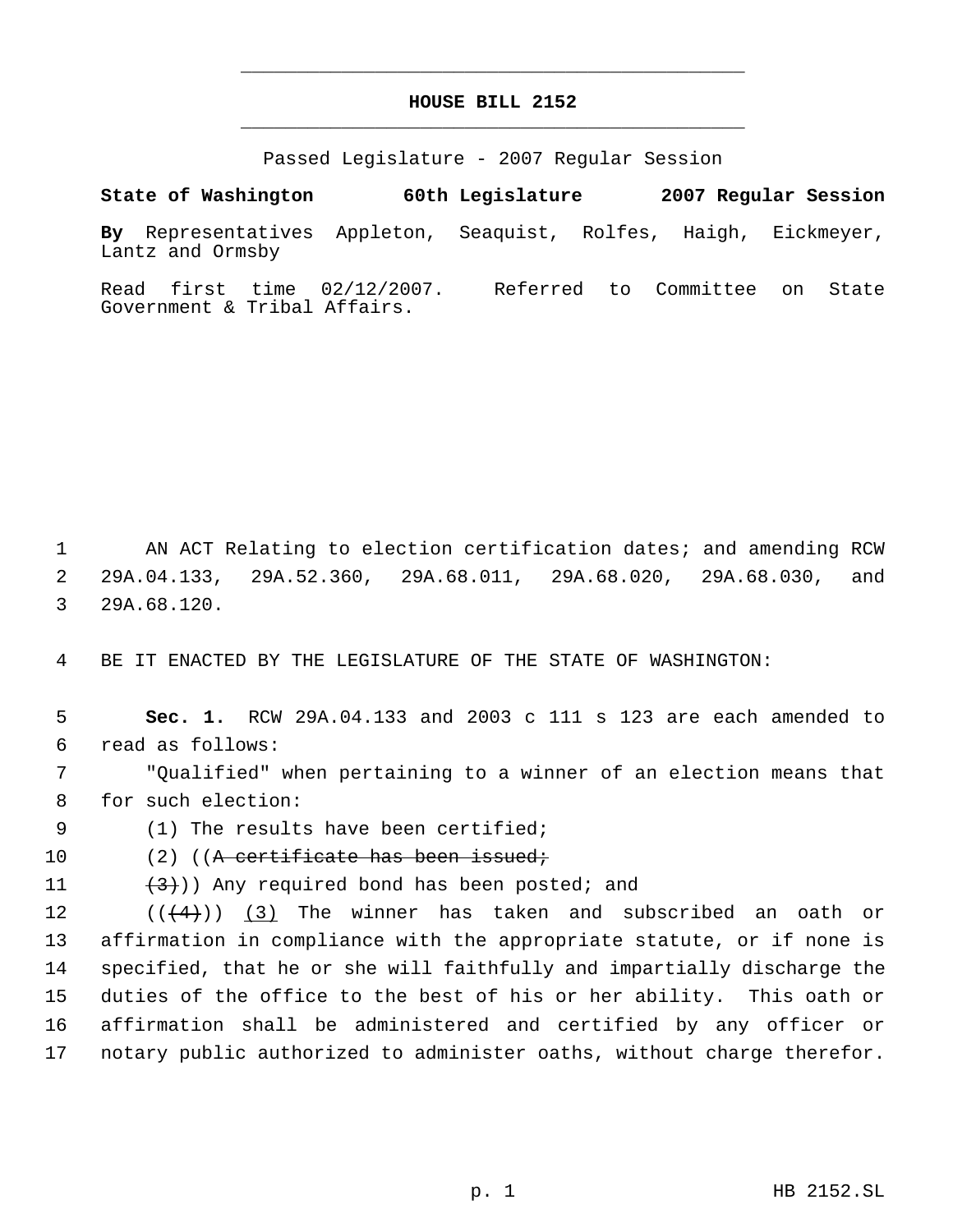**Sec. 2.** RCW 29A.52.360 and 2003 c 111 s 1314 are each amended to read as follows:

 Immediately after the ascertainment of the result of an election for an office to be filled by the voters of a single county, or of a precinct, or of a constituency within a county for which the county auditor serves as supervisor of elections, the county auditor shall 7 notify the person elected, and issue to the person a ceremonial certificate of election.

 **Sec. 3.** RCW 29A.68.011 and 2005 c 243 s 22 are each amended to read as follows:

 Any justice of the supreme court, judge of the court of appeals, or judge of the superior court in the proper county shall, by order, require any person charged with error, wrongful act, or neglect to forthwith correct the error, desist from the wrongful act, or perform the duty and to do as the court orders or to show cause forthwith why the error should not be corrected, the wrongful act desisted from, or the duty or order not performed, whenever it is made to appear to such 18 justice or judge by affidavit of an elector that:

 (1) An error or omission has occurred or is about to occur in printing the name of any candidate on official ballots; or

 (2) An error other than as provided in subsections (1) and (3) of this section has been committed or is about to be committed in printing the ballots; or

 (3) The name of any person has been or is about to be wrongfully placed upon the ballots; or

 (4) A wrongful act other than as provided for in subsections (1) and (3) of this section has been performed or is about to be performed by any election officer; or

 (5) Any neglect of duty on the part of an election officer other than as provided for in subsections (1) and (3) of this section has occurred or is about to occur; or

 (6) An error or omission has occurred or is about to occur in the 33 ((issuance of a certificate)) official certification of the election.

 An affidavit of an elector under subsections (1) and (3) of this section when relating to a primary election must be filed with the appropriate court no later than the second Friday following the closing of the filing period for nominations for such office and shall be heard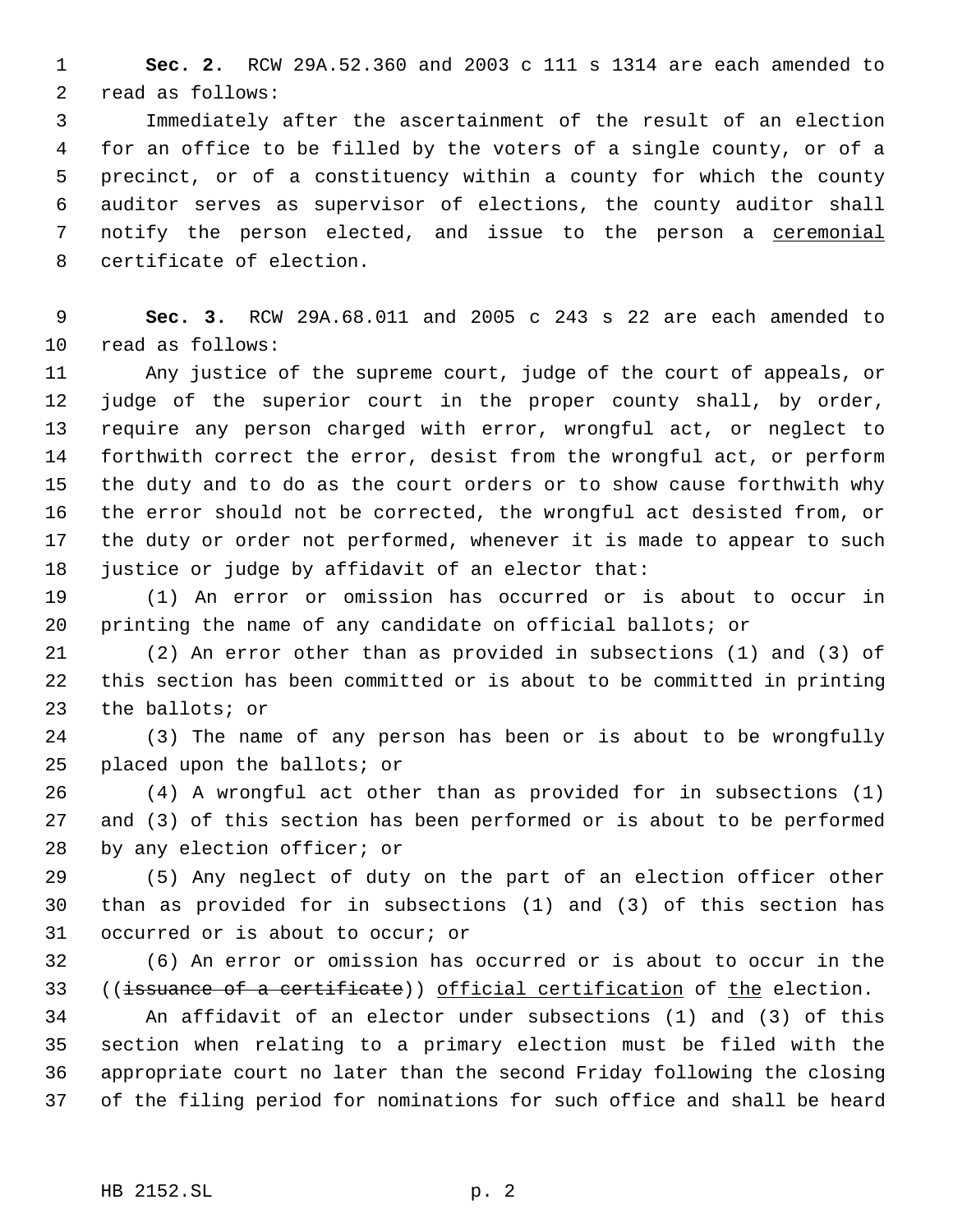and finally disposed of by the court not later than five days after the filing thereof. An affidavit of an elector under subsections (1) and (3) of this section when relating to a general election must be filed with the appropriate court no later than three days following the official certification of the primary election returns and shall be heard and finally disposed of by the court not later than five days after the filing thereof. An affidavit of an elector under subsection (6) of this section shall be filed with the appropriate court no later than ten days following the official certification of the election as provided in RCW 29A.60.190, 29A.60.240, or 29A.60.250 or, in the case of a recount, ten days after the official certification of the amended abstract as provided in RCW 29A.64.061.

 **Sec. 4.** RCW 29A.68.020 and 2003 c 111 s 1702 are each amended to read as follows:

15 Any ((registered voter may contest the right of any person declared elected to an office to be issued a certificate of election for any of 17 the following causes)) of the following causes may be asserted by a registered voter to challenge the right to assume office of a candidate 19 declared elected to that office:

 (1) For misconduct on the part of any member of any precinct election board involved therein;

 (2) Because the person whose right is being contested was not at the time the person was declared elected eligible to that office;

 (3) Because the person whose right is being contested was previous to the election convicted of a felony by a court of competent jurisdiction, the conviction not having been reversed nor the person's civil rights restored after the conviction;

 (4) Because the person whose right is being contested gave a bribe or reward to a voter or to an inspector or judge of election for the purpose of procuring the election, or offered to do so;

(5) On account of illegal votes.

(a) Illegal votes include but are not limited to the following:

(i) More than one vote cast by a single voter;

 (ii) A vote cast by a person disqualified under Article VI, section 3 of the state Constitution.

(b) Illegal votes do not include votes cast by improperly